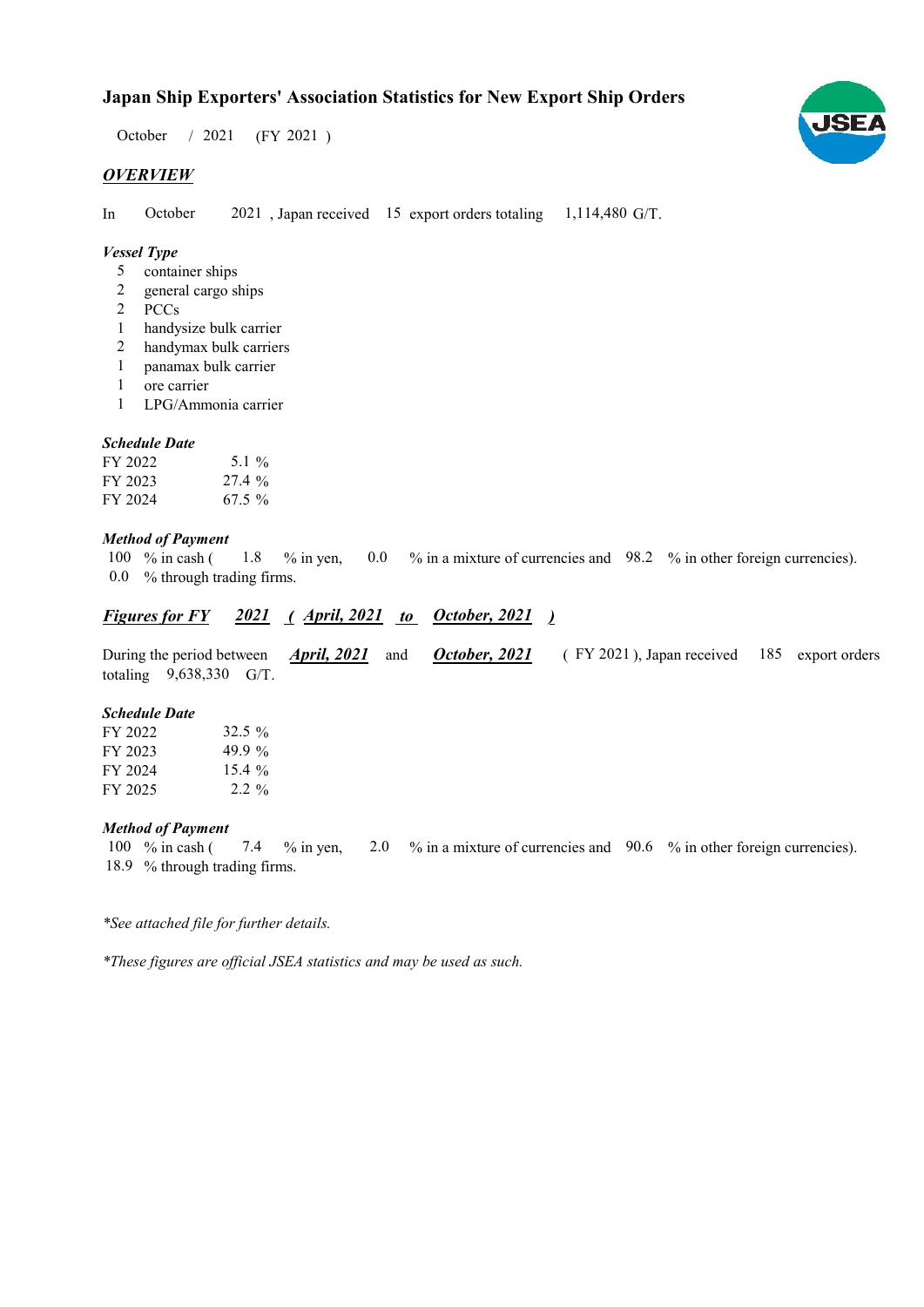# New Export Orders Placed in October 2021 (FY 2021) Based on Fiscal Year

No. G/T No. G/T No. G/T No. G/T No. G/T No. G/T No. G/T No. G/T $G/T$ General Cargos ( 52 2,765,090 25 1,682,500 2 90,150 2 234,000 0 0 9 810,980 38 2,817,630 65 4,090,120 Bulk Carriers 95 4,469,700 72 3,366,800 15 683,000 22 819,900 19 900,300 5 253,100 133 6,023,100 173 7,873,600 Tankers | 29 1,711,500 6 499,850 1 50,400 3 161,700 2 25,950 1 50,400 13 788,300 24 1,353,200 Combined Carriers 0 0 0 0 0 0 0 0 0 0 0 0 0 0 0 0Others 1 1 1,030 0 0 0 0 0 0 0 0 1 9,300 0 0 1 9,300 1 9,300 Total 177 8,947,320 103 5,549,150 18 823,550 27 1,215,600 22 935,550 15 1,114,480 185 9,638,330 263 13,326,220 FY 2021 / FY2020 (%) \* 112.2 639.4 175.3 209.8 99.6 151.5 268.3 \*\* 237.7 In CGT | | 4,056,700 | | 2,416,599 | | 370,515 | | 562,783 | | 419,718 | | 513,023 | | 4,282,638 | | 5,982,585 Apr 21 to Jun 21 July 2021 August 2021 Description Apr 20 to Mar 21 | Apr 21 to Jun 21 | July 2021 | August 2021 | September 2021 | October 2021 | Apr 21 to Oct 21 | Jan 21 to Oct 21

*Figures for shipbuilding orders of 500 G/T and over for export as steel vessels placed with JSEA members are covered.*

\*FY 2020/FY2019

\*\*Calendar Year 2021

JSEA (November 2021)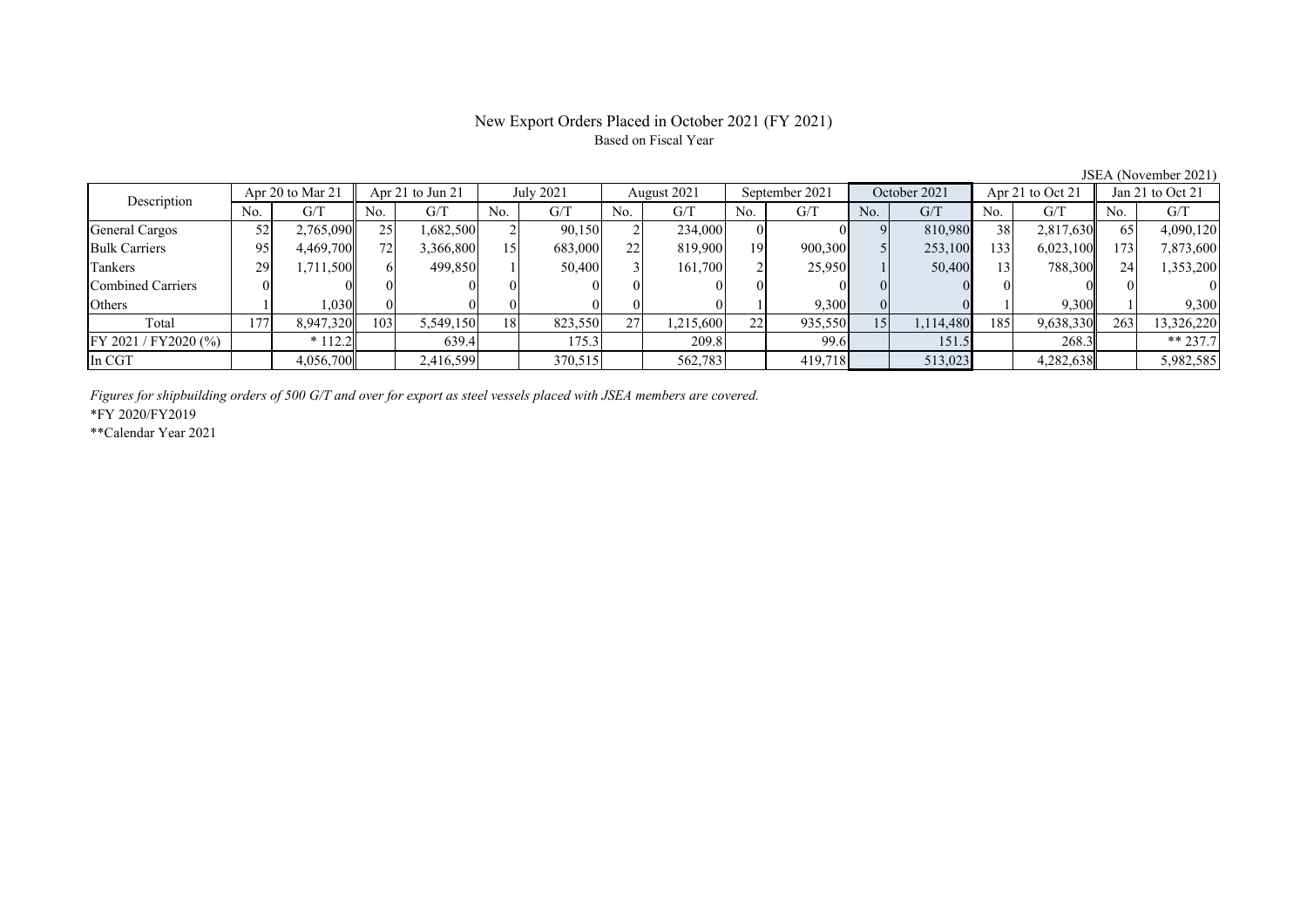# Export Ships Delivered in October 2021 (FY 2021) Based on Fiscal Year

JSEA (November 2021)<br>
Jan 21 to Oct 21 No. G/T No. G/T No. G/T No. G/T No. G/T No. G/T No. G/T No. G/T $\mathrm{G}/\mathrm{T}$ General Cargos | 27 | 1,000,548 | 8 | 427,784 | 3 | 154,271 | 1 | 116,295 | 3 | 209,888 | 3 | 153,638 | 18 | 1,061,876 | 35 | 1,776,061 Bulk Carriers 175 7,458,729 36 1,340,308 11 501,667 12 350,486 9 383,436 11 577,572 79 3,153,469 123 4,894,749 Tankers | 33| 1,702,736|| 8| 492,601| 1| 60,121| 6| 573,015| 3| 351,100| 0| 0| 18| 1,476,837| 27| 2,128,704 Combined Carriers 0 0 0 0 0 0 0 0 0 0 0 0 0 0 0 0Others ( 0 0 0 1 1,238 0 0 0 0 0 0 0 0 0 1 1,238 1 1,238 Total 235 10,162,013 53 2,261,931 15 716,059 19 1,039,796 15 944,424 14 731,210 116 5,693,420 186 8,800,752 FY 2020 / FY2019 (%) \* 68.9 63.0 158.3 199.6 136.2 102.3 95.3 \*\* 86.7 In CGT | | 4,648,304 | | 1,055,334 | | 321,337 | | 428,798 | 383,271 | | 316,685 | | 2,505,425 | | 3,939,827 Apr 20 to Mar 21 Apr 21 to Jun 21 July 2021 August 2021 September 2021 October 2021 Apr 21 to Oct 21 Jan 21 to Oct 21 Description

*Deliveries of new shipbuilding orders of 500 G/T and over for export as steel vessels placed with JSEA members are covered.*

\*FY 2020/FY2019

\*\*Calendar Year 2021